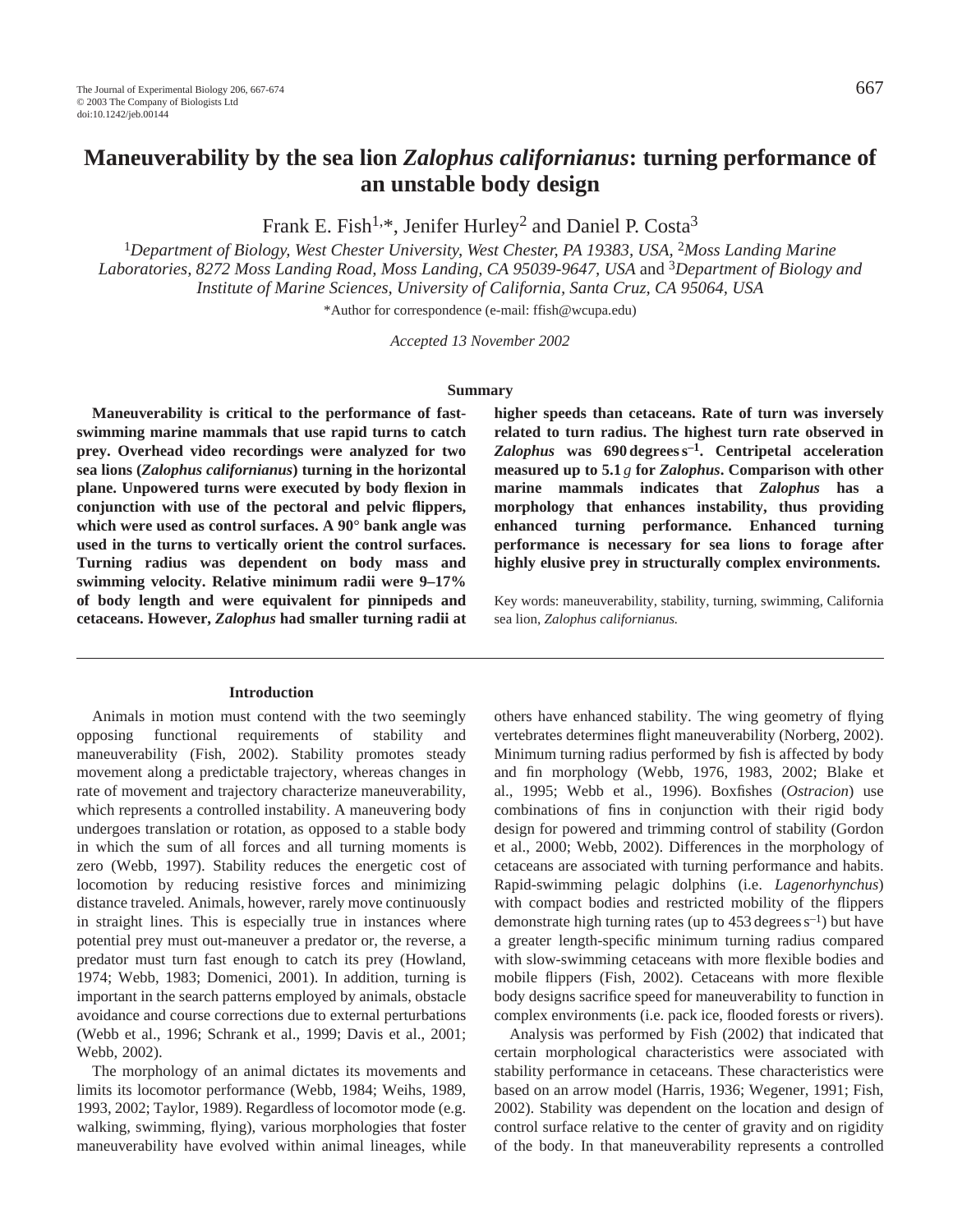instability, the possession of morphological characters that deviate from a design that maintains stability is expected to enhance turning performance.

As opposed to cetaceans, which have specialized to a fully aquatic lifestyle, all pinnipeds (sea lions, seals, walrus) possess a morphology that permits various degrees of movement in both terrestrial and aquatic environments (Fish, 1993, 1996). The amphibious habits of pinnipeds require use of the paired appendages for locomotion (Howell, 1930; Ray, 1963; English, 1976; Gordon, 1981; Fish et al., 1988). The divergent body designs and modes of propulsion of pinnipeds suggest differences in turning performance in water compared with cetaceans. California sea lions (*Zalophus californianu*) have relatively large flippers and highly flexible bodies (Ray, 1963; Aleyev, 1977). These sea lions are highly agile in water and have been considered to swim with a high degree of maneuverability (Godfrey, 1985).

We quantitatively examined turning performance of *Zalophus californianus* using videography. As data are not available for other species of sea lion or fur seals, we compared data on turning performance of *Zalophus californianus* with similar data collected from cetaceans to assess how differences in morphology influence aquatic maneuverability.

## **Materials and methods**

One adult male and one adult female sea lion *Zalophus californianus* Lesson 1828 were examined at the Long Marine Laboratory of the University of California, Santa Cruz. Physical measurements of the sea lions are provided in Table 1. Body length (*L*) was measured as the distance from the tip of the nose to the tip of the tail. Projected area and length of the spread pectoral and pelvic flippers were determined from scaled photographic slides input with a Polaroid SprintScan 35 slide scanner into a Power Macintosh 7500 and analyzed using NIH-image software (Version 1.57). Aspect ratio (*AR*) of the flippers was calculated as flipper length<sup>2</sup>/flipper projected area. The position of the center of gravity (CG) was determined according to the method of Domining and De Buffrénil (1991): animals laid on a wooden board resting on a cylindrical pipe; the board was rolled over the pipe until the animal was balanced; the balance point was measured from the animal's nose, and CG was expressed as a percentage of *L*.

The sea lions were maintained in an outdoor facility consisting of three interconnecting, saltwater pools (568 000 liter volume) with concrete decking for use as haul-

out areas. Animals were tested in a 9.1 m diameter pool with a depth of 2.4 m. The sea lions were maintained on a diet of herring and capelin and were exercised daily and weighed weekly to ensure optimal body condition.

The sea lions were trained using classical and operant conditioning and positive reinforcement techniques to swim rapidly to a target that was affixed to the end of a pole. Each sea lion was directed by a trainer to swim from the concrete deck to a position on the opposite side of the pool indicated by a second trainer striking the target on the water surface. As the sea lion was arriving at the target position, the trainer on the deck recalled the animal with a second target strike. In this manner, the sea lions executed rapid 180° turns. Animals were given 5-min rests between five consecutive turns. White zinc oxide dots were placed on the dorsum and flanks of the animals at a position approximating CG.

Video recordings of sea lion turning were made using a Panasonic camcorder (DV-510) at 60 Hz. The camcorder was held by an observer 2.7 m directly above the position of the turn. Video records were analyzed frame-by-frame at 30 Hz with a video recorder (Panasonic AG-7300) and video monitor (Panasonic CTJ-2042R). Only those records in which the animal's body remained horizontal to the water surface throughout the turn were used. The sequential positions of the CG marker were recorded onto transparencies from the video monitor. As the sea lions rolled 90° during the turn (Godfrey, 1985), the position of the lateral zinc oxide dot was followed through its curved trajectory. The center of rotation of the turn was determined geometrically (Youm et al., 1978). This technique allowed for determination of the trajectory of CG, despite distortion in observing the actual position of the marker due to refraction from surface waves. Absolute and lengthspecific values of turning radius (*r*; measured in m and *L*, respectively) and average velocity  $(U;$  measured in m s<sup>-1</sup> and Ls<sup>-1</sup>, respectively) were measured. Centripetal acceleration  $(a_c)$  was measured in m s<sup>-2</sup> and multiples of gravitational acceleration  $(g; 9.8 \text{ m s}^{-2})$ , where  $a_c$  was computed according to:

$$
a_{\rm c}=U^2/r\mathbf{g} \,.
$$
 (1)

Centripetal force (*F*; measured in N) was computed as:

$$
F = ma_c = mU^2/r, \qquad (2)
$$

where *m* is the animal's mass in kg. Angular displacement was used to calculate the turning rate  $(TR)$  in degrees  $s^{-1}$ .

As maximal performance was being evaluated, the highest values of turning velocity and turning rate and the smallest

Table 1. *Sea lion morphometrics*

|        | $1.0018$ $1.0000$ $1.0010$ $1.001$ $1.0011$ |                     |                                   |                          |                         |                        |                          |                                |
|--------|---------------------------------------------|---------------------|-----------------------------------|--------------------------|-------------------------|------------------------|--------------------------|--------------------------------|
|        |                                             |                     | Pectoral                          |                          | Pelvic                  |                        | Total                    |                                |
| Animal | Body length<br>(m)                          | <b>Mass</b><br>(kg) | flipper area<br>(m <sup>2</sup> ) | Pectoral<br>aspect ratio | flipper area<br>$(m^2)$ | Pelvic<br>aspect ratio | flipper area*<br>$(m^2)$ | CG position<br>(% body length) |
| Male   | l.89                                        | 137.8               | 0.069                             | 4.13                     | 0.044                   | 1.95                   | 0.227                    | 48.6                           |
| Female | 1.72                                        | 88.2                | 0.061                             | 4.16                     | 0.028                   | 1.85                   | 0.180                    | 48.0                           |

\*Total flipper area=2×(pectoral flipper area+pelvic flipper area).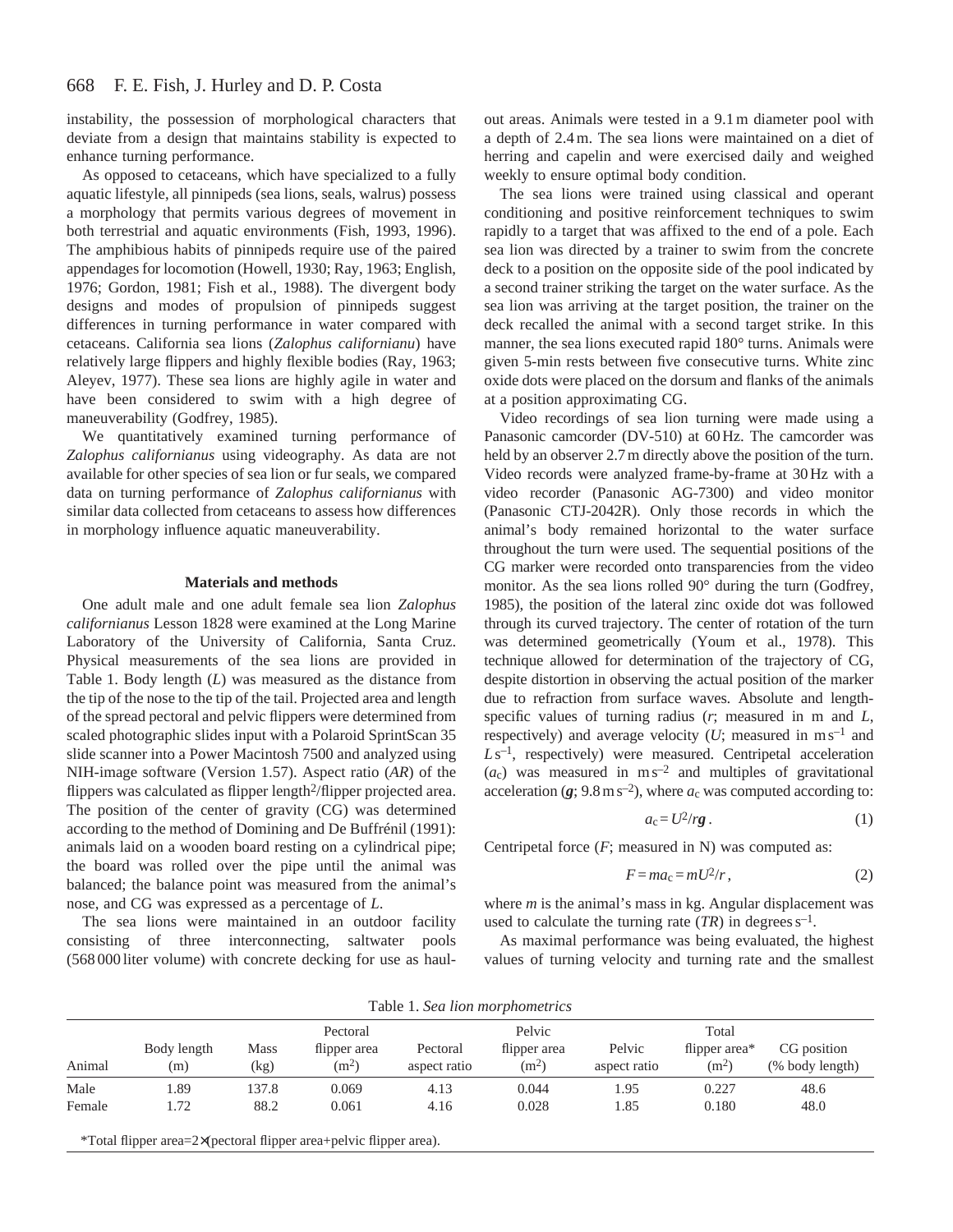values of turn radius were reported for each sea lion. In addition, mean values for the extreme 20% of values were calculated. Means were calculated with variation expressed as  $\pm$ 1s.D.). Comparisons of means were made using *t*-test (Data Desk, version 3.0). Regression equations and correlation coefficients were computed using KaleidaGraph version 3.0 software.

#### **Results**

The pectoral flippers and pelvic flippers represented 64.8% and 35.2% of the total projected flipper area, respectively. Mean *AR* of the pectoral flippers was 4.15, whereas mean *AR* of the pelvic flippers was 1.90. The mean position of CG from the anterior end of the animal as a percentage of *L* was 48.3%. This position coincided with the posterior insertion of the pectoral flippers.

A total of 88 steered turning sequences was

analyzed for the male (*N*=36) and female (*N*=52) sea lions. Sea lions approached the target position at a depth of 0.5–1.0 m below the water surface. Before initiating the turn, each sea lion was oriented with its venter facing ventrally, its pectoral flippers adducted (i.e. movement towards the midline of the body) against the lateral flanks of the body, and the pelvic flippers and the digits adducted. At the start of the turn, the head was displaced into the turn and rolled slightly by twisting and flexing of the neck. The pectoral flippers then were abducted (i.e. movement away from the midline of the body) and supinated (i.e. outward rotation) as the body rolled approximately 90°. The head and body were hyperextended, assuming a U-shaped configuration through the middle of the turn. The pelvic flippers were abducted. The digits of the pelvic flippers were also abducted, which spread the interdigital webbing and increased the projected area of the flippers. As the sea lion straightened the body at the end of the turn, the head and body were rolled, restoring the orientation of the body with the venter facing downwards. The pectoral flippers were pronated (i.e. inward rotation) and adducted against the body, increasing streamlining. The digits of the pelvic flippers



Fig. 1. Plot of relative turning radius and turning velocity for two sea lions.

were adducted, decreasing the area of the interdigital webbing, and the flippers were adducted so that they were oppressed with the plantar surfaces in contact to each another.

The above locomotor sequence was executed in  $1.07\pm0.08$  s and 0.90±0.25 s for the male and female sea lions, respectively. The smaller female had faster maximum absolute and lengthspecific turning velocities of  $4.47 \text{ m s}^{-1}$  and  $2.61 L s^{-1}$ , respectively, compared with the maximum velocities of  $3.58 \text{ m s}^{-1}$  and  $1.89 L \text{ s}^{-1}$  for the male sea lion (Fig. 1). For the fastest 20% of velocities (Table 2), the female sea lion swam statistically faster than the male  $(t=-6.56, d.f.=15, P<0.05)$ . Turning radius was significantly different (*t*=–10.02, d.f.=15, *P*<0.05) between the two sea lions (Fig. 1; Table 2). The minimum length-specific turning radius of the male sea lion was  $0.09 L$ , which was 43.8% smaller than the length-specific turning radius of the female.

The maximum  $a_c$  of the female sea lion was 1.84 times higher than that of the male sea lion (Table 2). When expressed as a multiple of *g*, the maximum value for *a*c was 5.13! Despite the difference in extreme values of  $a_c$  between the two sea lions, the difference in body mass resulted in maximum

Table 2. *Maximum and minimum turning performance data for sea lions and means (±S.D.) of the extreme 20% of values*

|                     | Minimum       | Minimum       | Maximum       | Maximum         | Maximum        | Maximum                    | Maximum          | Maximum                    |
|---------------------|---------------|---------------|---------------|-----------------|----------------|----------------------------|------------------|----------------------------|
|                     |               |               |               |                 | $a_{c}$        | $a_{c}$                    |                  | TR                         |
| Animal              | (m)           | (L)           | $(m s^{-1})$  | $(L s^{-1})$    | $(m s^{-2})$   | $\left( \mathbf{g}\right)$ | $({\rm N})$      | $(\text{degrees } s^{-1})$ |
| Male                | 0.16          | 0.09          | 3.58          | 1.89            | 27.41          | 2.80                       | 3776.7           | 660.0                      |
| $20\% *$            | $0.21 + 0.03$ | $0.11 + 0.01$ | $3.14 + 0.30$ | $1.66 + 0.16$   | $22.18 + 2.47$ | $2.26 + 0.25$              | $3056.5 + 340.8$ | $513.8 + 63.8$             |
| Female              | 0.28          | 0.16          | 4.47          | 2.61            | 50.31          | 5.13                       | 4437.1           | 690.0                      |
| $20\%$ <sup>†</sup> | $0.33+0.02$   | $0.19+0.01$   | $4.04 + 0.23$ | $2.36 \pm 0.13$ | $39.42 + 4.96$ | $4.02+0.51$                | $3476.6 + 437.1$ | $599.2 + 48.8$             |

Abbreviations: *r*, radius; *U*, velocity; *a*c, centripetal acceleration; *F*, centripetal force; *TR*, turning rate. \**N*=7.

 $\frac{1}{7}N=10$ .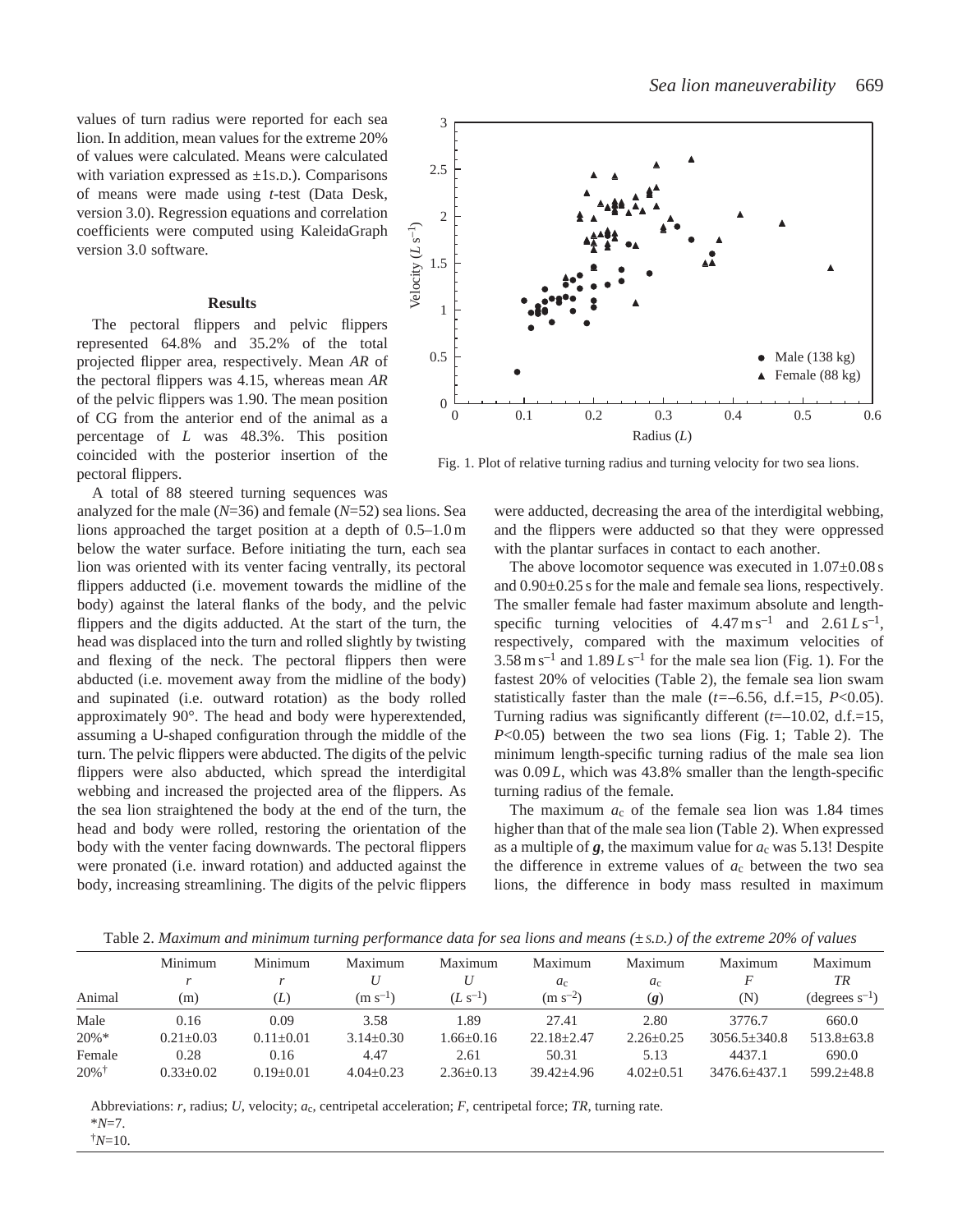centripetal forces that were not significantly different (*t*=2.00, d.f.=15, *P>*0.05) between the two animals.

Plots of *a*c as a function of turning rate (Fig. 2) showed significant correlations for both male (*r*=0.66, *P*<0.001, *N*=36) and female (*r*=0.92; *P*<0.001, *N*=52) sea lions. The equations describing the relationship are  $a_c=0.179+0.004TR$  for the male



Fig. 2. Relationship between turning rate and centripetal acceleration in two sea lions. Acceleration increased directly with turning rate. The shaded area represents limits of turning performance for cetaceans from data presented by Fish (2002).



Fig. 3. Relationship between centripetal force and turning velocity for the two sea lions. Solid regression lines were computed by the least-squares method for each sea lion. Regressions were statistically significant at *P*<0.001. Regression equations are provided in the text.

and  $a_c$ =–0.696+0.008*TR* for the female sea lions. The slopes of these relationships were significantly different (*t*=21.90, d.f.=84, *P*<0.001) (Zar, 1984).

*F* was found to increase linearly with  $v$  (m s<sup>-1</sup>) for both sea lions (Fig. 3). Regressions of the data were found to be significantly correlated at *P*<0.001 for *r*=0.70 for the male and

> *r*=0.81 for the female. The regressions are described for the male and female sea lion by the equations *F*=392.71+777.22*v* and *F*=–1741.50+1243.50*v*, respectively. Comparison of the slopes showed significant difference (*t*=11.78, d.f.=84, *P*<0.001) for the two lines (Zar, 1984).

## **Discussion**

## *Morphology for maneuverability*

Morphological parameters associated with stability were reported by Fish (2002) and are presented in Table 3. Stability, and thus reduced maneuverability, is encouraged when (1) the control surfaces are located distant from CG, (2) the concentration of projected area of the control surfaces is located posterior of CG, (3) the control surfaces display sweep (i.e. angle between the axis of the control surface and the longitudinal axis of the body; Bertin and Smith, 1998) and dihedral (i.e. angle between the horizontal plane of the body and the planar surface of the control surface), (4) the control surfaces have limited mobility, (5) CG is located anteriorly and (6) the body is inflexible (Breder, 1930; Harris, 1936; Hurt, 1965; Aleyev, 1977; Smith, 1992; Weihs, 1993; Fish, 2002). Marked variation between the relative design of the body and the placement of control surfaces in otariid pinnipeds and cetaceans indicates functional differences in turning performance between these marine mammals (Fig. 1; Table 3). Sea lions deviate from a stable configuration compared with the bottlenose dolphin *Tursiops truncatus*. Therefore, it is predicted that *Zalophus* will be more highly maneuverable compared with cetaceans.

The control surfaces of sea lions are represented by pectoral and pelvic flippers. The roots of the larger pectoral flippers are located near the center of gravity. This placement of the pectoral flippers is dynamically unstable. The flippers provide little rotational dampening about the yaw and pitch axes (Fig. 4), although they could retard rotational and translational motion in regard to roll and heave, respectively. The smaller pelvic flippers are in the preferred location to develop sufficient torque to act like an aeroplane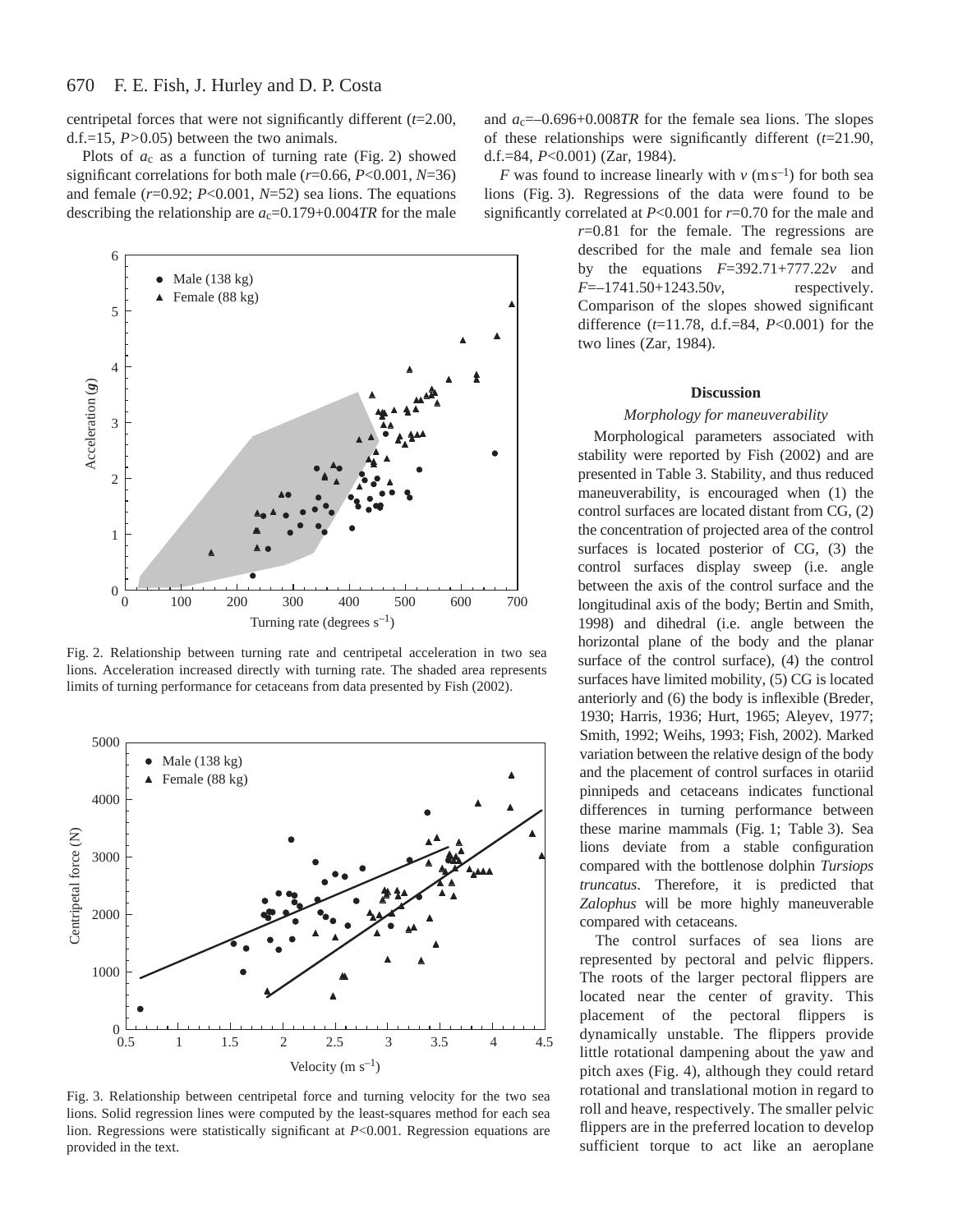| Stability parameter                                         | Zalophus                                                                  | <i>Tursiops</i>                                                                                                                       |
|-------------------------------------------------------------|---------------------------------------------------------------------------|---------------------------------------------------------------------------------------------------------------------------------------|
| Control surfaces location with respect to CG                | Pectoral flippers located near CG;<br>pelvic flippers located far from CG | Pectoral flippers anterior of CG; flukes and<br>peduncle located far from CG; dorsal fin located<br>near CG                           |
| Concentration of control surface area with<br>respect to CG | 64.8% of control surface area located<br>near CG                          | 12.5% of control surface area located near $CG^*$                                                                                     |
| Placement of CG in body                                     | CG located at 0.48L                                                       | CG located at $0.41L^{\dagger}$                                                                                                       |
| Dihedral of control surfaces                                | Variable                                                                  | Constrained <sup>†</sup>                                                                                                              |
| Sweep of control surfaces                                   | Variable                                                                  | Constrained $\dagger$                                                                                                                 |
| Mobility of control surfaces                                | Highly mobile                                                             | Pectoral flippers constrained; dorsal fin fixed;<br>flukes and peduncle laterally constrained;<br>mobile dorso-ventrally <sup>†</sup> |
| Flexibility of body                                         | Highly flexible                                                           | Reduced flexibility <sup>‡,§</sup>                                                                                                    |

Table 3. *Comparison of morphometric parameters related to stability*

\*F. E. Fish (unpublished data); <sup>†</sup>Fish (2002); <sup>‡</sup>Bonner (1989); <sup>§</sup>Long et al. (1997).

*L*, body lengths; CG, center of gravity.

stabilizer or ship rudder and to resist rotational instabilities (Fig. 4).

The attitude of the *Zalophus* flippers is highly variable because of the high mobility of the pectoral and pelvic flippers (English, 1976; Godfrey, 1985). Both the sweep and the dihedral can be changed. Sweep resists yawing, whereas dihedral combats roll (Breder, 1930; Hurt, 1965). The ability of the sea lion to adduct the pectoral flippers against the body and adduct the pelvic flippers can effectively produce a condition where the animal is devoid of control surfaces and potentially susceptible to all instabilities. The mobility of the pectoral and pelvic flippers also permits dynamic production of lift, which can induce torques around CG to promote instabilities. The location of the pectoral flippers close to CG would not produce large torques and would be less effective in rapidly inducing turns. The large projected area of the flippers may help compensate for the reduced torque. However, the pectoral flippers are used for propulsion (Howell, 1930; Feldkamp, 1987), and propulsors arranged around CG are postulated to promote maneuverability (Webb et al., 1996).

The body of *Z. californianus* is highly flexible (Fig. 5). Bending of the body and neck is an integral component of turning in conjunction with the flippers of pinnipeds (Aleyev, 1977; Godfrey, 1985). The extremely pliable neck and body permit a sea lion to bend over backwards, reaching their pelvic flippers (Riedman, 1990). This dorsal bending was the preferred bending direction used by sea lions during turns (Godfrey, 1985; this study). Dorsal bending of the spine allows the body to curve smoothly, maintaining a streamlined appearance throughout the turn. As the turn is unpowered, a streamlined body will minimize drag and limit deceleration as direction changes.

Humbolt penguins (*Spheniscus humboldti*) and beluga



Fig. 4. Illustrations of the flipper design and location for the sea lion from lateral (A) and dorsal (B) views. The position of the center of gravity (CG) is indicated by the filled circle. Rotational and translational instabilities associated with a three-dimensional axis system are projected on the lateral view of the sea lion. Rotational instabilities include roll (rotation around the *x*-axis), pitch (rotation around the *y*axis), and yaw (rotation around the *z*-axis). Translational instabilities include movement along the three axes as surge (*x*-axis), heave (*y*-axis) and slip (*z*-axis).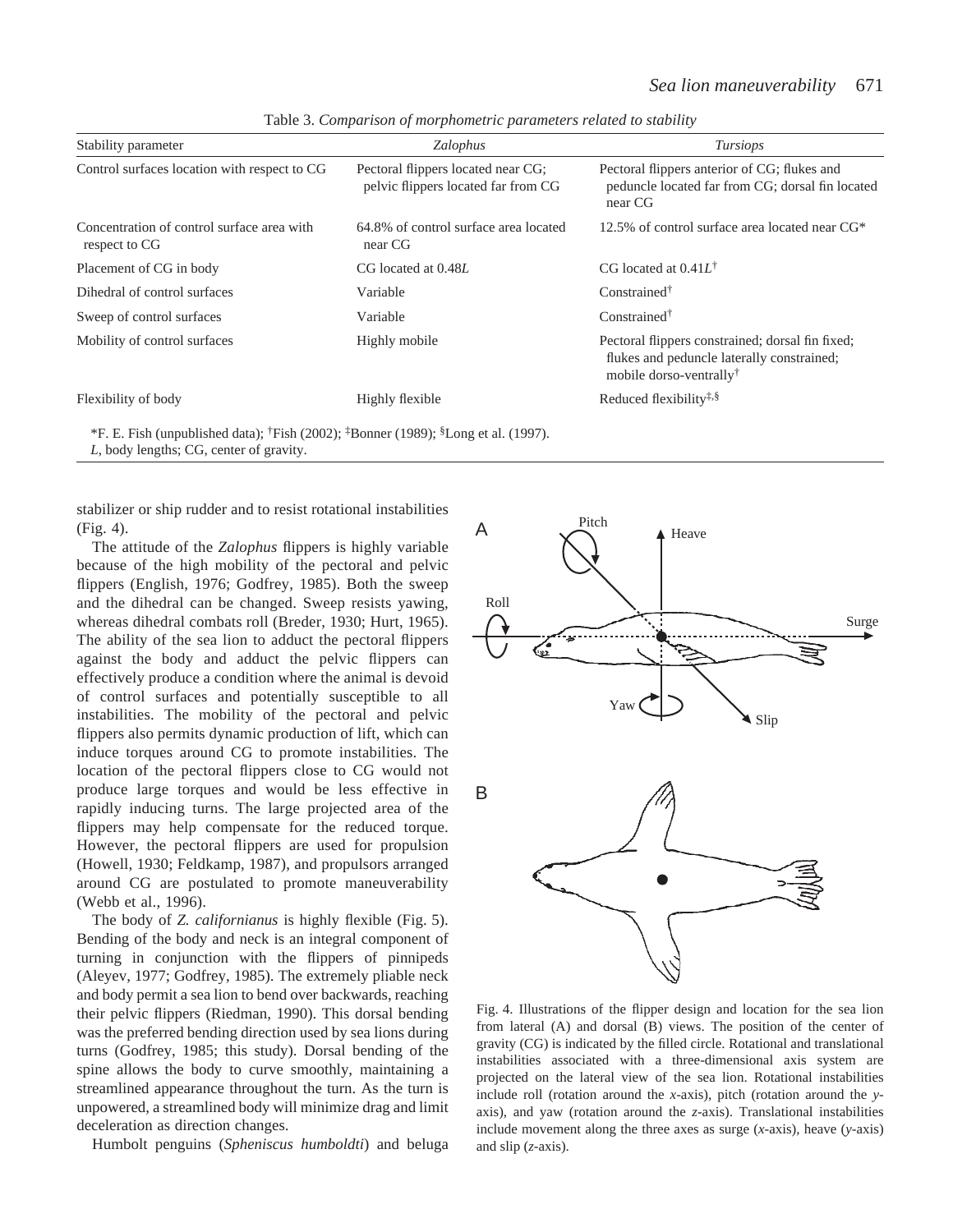## 672 F. E. Fish, J. Hurley and D. P. Costa



Fig. 5. Body flexibility in the sea lion demonstrated by dorsal bending.

whales (*Delphinapterus leucas*) bank during unpowered turns so that the ventral aspect of the body is directed towards the inside of the turn (Hui, 1985; Fish, 2002). Although the difference in bending direction may be due to vertebral mechanics (Long et al., 1997; Gal, 1993a,b; Pabst, 2000), the use of banking appears to be common in animals that lack a dorsal keel and use the pectoral appendages to resist slip. High bank angles provide a greater projected area facing the axis of the turn.

For the cetaceans, there are multiple control surfaces (e.g. flippers, flukes, dorsal fin and caudal peduncle) that are arranged in a configuration promoting a higher degree of stability than in sea lions (Fish, 2002). The flippers of most cetaceans have limited mobility. One notable exception is the humpback whale (*Megaptera novaeangliae*), which has long, mobile flippers and is highly acrobatic (Edel and Winn, 1978; Fish and Battle, 1995). The humpback whale flippers are for maneuvering associated with unique prey capture behaviors (Jurasz and Jurasz, 1979). However, flexibility in the body of cetaceans is generally constrained (Bonner, 1989; Long et al., 1997) by comparison to that of otariids.

## *Maneuvering performance*

Turns by *Zalophus* were executed in a manner as previously described (Ray, 1963; Peterson and Bartholomew, 1967; English, 1976; Godfrey, 1985). Horizontal turns were executed by extending the pectoral flippers, spreading the pelvic flippers and flexing the body.

Similarities have been made between the turning maneuvers of sea lions and the banking turns displayed by birds and aeroplanes (Ray, 1963). In the latter banking turns, the wings generate lift that is resolved into vertical and horizontal vector components. The vertical component counters the gravitational force and keeps the aircraft from losing altitude. The horizontal vector is directed towards the center of rotation and provides the centripetal force necessary for the turn.

As sea lions swim in an environment with a density similar to the body composition, these animals can be near neutrally buoyant, negating the necessity of a vertical component during turns in the horizontal plane. Thus, the sea lion can bank 90° without changing depth. The horizontally directed lift from the flippers would produce centripetal force necessary for the turning maneuver. While the pectoral flippers can be rotated to produce an angle of attack (i.e. angle between the flipper chord and the incident flow), bending of the spine would aid in orientation of the flippers for lift generation. However, there is no direct evidence that the flippers are canted at an angle of attack to effect a turn. Indeed, the location of the flippers close to CG reduces the torque to produce the turn. The pectoral flippers are particularly important in generating lift necessary to roll the body. Other surfaces used to control the turn are the head and pelvic flippers. The head leads the turn and determines direction. The pelvic flippers act as stabilizers to prevent the posterior portion of the body from deviating from the curved trajectory of the turn (Godfrey, 1985).

Minimum unpowered turn radii for the two sea lions were 0.16 m and 0.28 m, representing 0.09 *L* and 0.16 *L*, respectively. While the length-specific radii were small, they were not substantially different from similar values for cetaceans. Minimum radii for unpowered turns by cetaceans were reported to range from 0.10 *L* to 0.15 *L* (Fish, 2002). The smallest radius turn was displayed by the river dolphin *Inia geoffrensis*, which had an extremely flexible body and mobile flippers (Fish, 2002). Fish display smaller turning radii than the cetaceans. Domenici and Blake (1997) reported that the knifefish *Xenomystus nigri*, angelfish *Pterophylum eimekei* and pike *Esox lucius* had minimum turning radii of 0.055 *L*, 0.065 *L* and 0.09 *L*, respectively. Four species of coralreef fishes demonstrated minimum turn radii of approximately 0*–*0.06 *L* (Gerstner, 1999). Similarly, the boxfish *Ostracion meleagris* was capable of a 0.0005 *L* turn (Walker, 2000). Such tight turns in fish are due primarily to the use of multiple propulsors to rotate about the yawing axis without translation.

Webb (1994) cautioned that comparisons of turning radius between species should be made at mechanically equivalent speeds. Despite their comparatively ordinary turning performance with respect to radius, turning ability of *Zalophus* is shown to be better than other marine mammals when turning velocity is considered as a covariant (Fig. 6). *Zalophus* generally can turn in smaller radii than cetaceans at the same swimming speeds.

Agility is defined as the rapidity in which direction can be changed and is measured as the rate of turn (Norberg, 1990; Webb, 1994). The maximum turning rate of *Zalophus* was  $690$  degrees  $s^{-1}$ , and maximum centripetal acceleration was 5.13 *g*. Even though these are singular values, sea lions were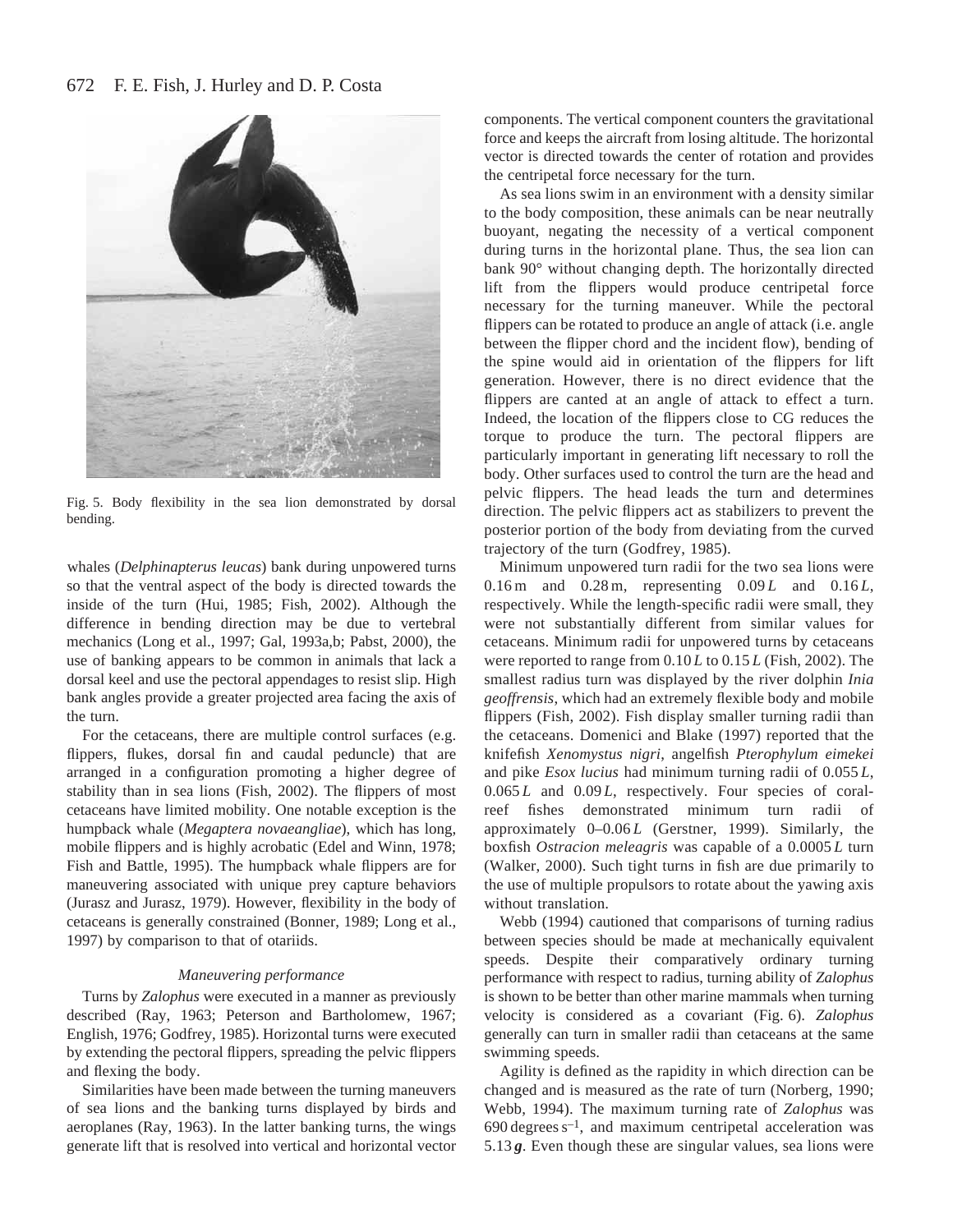still able to turn at high rates of 513.8–599.2 degrees s–1 and  $2.26-4.02$ **g** for the means of the maximum 20% of the data. Such performance is superior to turning rates for cetaceans (Fig. 2). Most turning maneuvers by cetaceans are performed at  $\langle 200 \text{ degrees s}^{-1} \text{ and } \langle 1.5 \text{ g}, \rangle$ although turns of  $453.3$  degrees  $s^{-1}$  and  $3.56g$  have been measured in fast-swimming *Lagenorhynchus obliquidens* (Fish, 2002). Penguins have a turn rate equivalent to sea lions at  $575.8$  degrees  $s^{-1}$  (Hui, 1985). Fish are capable of higher levels of agility compared with marine mammals. Data from Webb (1976, 1983), Blake et al. (1995) and Gerstner (1999) indicate that fish ranging in size from 0.04 m to 0.39 m could turn at rates of  $425.6 - 7300.6$  degrees  $s^{-1}$ . Such performance is extraordinary when it is considered that species such as *Salmo gairdneri* and *Micropterus dolomieu* are able to accelerate to 8.2 *g* and 11.2 *g*, respectively (Webb, 1983).

#### *Ecological relationships*

The increased levels of maneuverability, which are displayed by *Zalophus*, are associated with complexity of habitat. California sea lions forage in waters near the mainland coast, being found no further than 16 km from the coast (King, 1983). They hunt in structurally complex environments, including rocky inshore/kelp forest communities, along the continental shelf, around seamounts and in the mouths of freshwater rivers (Riedman, 1990; Reeves et al., 2002). Similarly, the river dolphin *Inia*, with its flexible neck and trunk and mobile flippers, has a small minimum turning radius and occupies complicated environments, including flooded forests and river systems. Faster swimming, but less maneuverable, dolphins are found in oceanic, open water systems (Fish, 2002). Coral-reef fishes were shown to have high maneuverability with turning radii of <0.06 *L* (Gerstner, 1999; Walker, 2000). These fish must operate in a habitat that is confining due to three-dimensional complexity of the corals.

Predatory behavior also necessitates high maneuverability and agility due to the scaling effects between the predator and its prey (Howland, 1974; Domenici, 2001). The turning radius of a large aquatic predator will generally be larger than that of smaller prey because turn radius is directly related to body mass. Although a large predator can swim at higher absolute speeds, the prey has superior turning performance for escape.

*Zalophus* feed on octopus, squid and fish, including herring, anchovies, hake, whiting and salmon (King, 1983; Riedman, 1990). These are fast-swimming prey that require high speed and maneuverability for capture. Feeding is performed alone unless large schools of prey are present, when the sea lions can feed cooperatively (Riedman, 1990). Prey size for sea lions typically falls within the 10–30 cm range (Bowen and Siniff, 1999). Fish within this size range can turn with a radius that is one order of magnitude smaller than that of the sea lion and at rates of 0.7–11.1 times the maximum rate of the sea lion (see



Fig. 6. Comparison of the relationship between turning radius and turning velocity for two sea lions and cetaceans. Data for the sea lion are indicated by solid circles for the male and solid triangles for the female. The shaded area represents limits of turning performance for cetaceans from data presented by Fish (2002).

above). Although elusive prey would appear to have an advantage in terms of turning, the sea lion's pliable neck in conjunction with its maneuverability could contribute to an advantage for the predator. In the turning gambit envisioned by Howland (1974), closure distance (i.e. straight line distance between predator and prey) is important in the outcome of predator prey chases. The mobility of the neck along with its ability to telescope can reduce closure distance and effectively decrease turn radius and increase turn rate.

## **List of symbols**

| $a_{c}$        | centripetal acceleration                           |
|----------------|----------------------------------------------------|
| AR             | aspect ratio                                       |
| CG             | center of gravity                                  |
| g              | gravitational acceleration, $9.8 \text{ m s}^{-2}$ |
| $\mathfrak{m}$ | mass                                               |
| F              | centripetal force                                  |
| L              | body length                                        |
| <b>TR</b>      | turning rate                                       |
|                | velocity                                           |

We would like to express appreciation to the Long Marine Laboratory of the University of California, Santa Cruz for use of facilities. Appreciation is expressed to Kendra Heron, Billy Hurley, Stephanie Wurts Skrovan and Terrie Williams for their contributions to this work. This research was supported with grants from the Office of Naval Research (ONR N000014-91-J-4107, program manager Bob Gisiner)